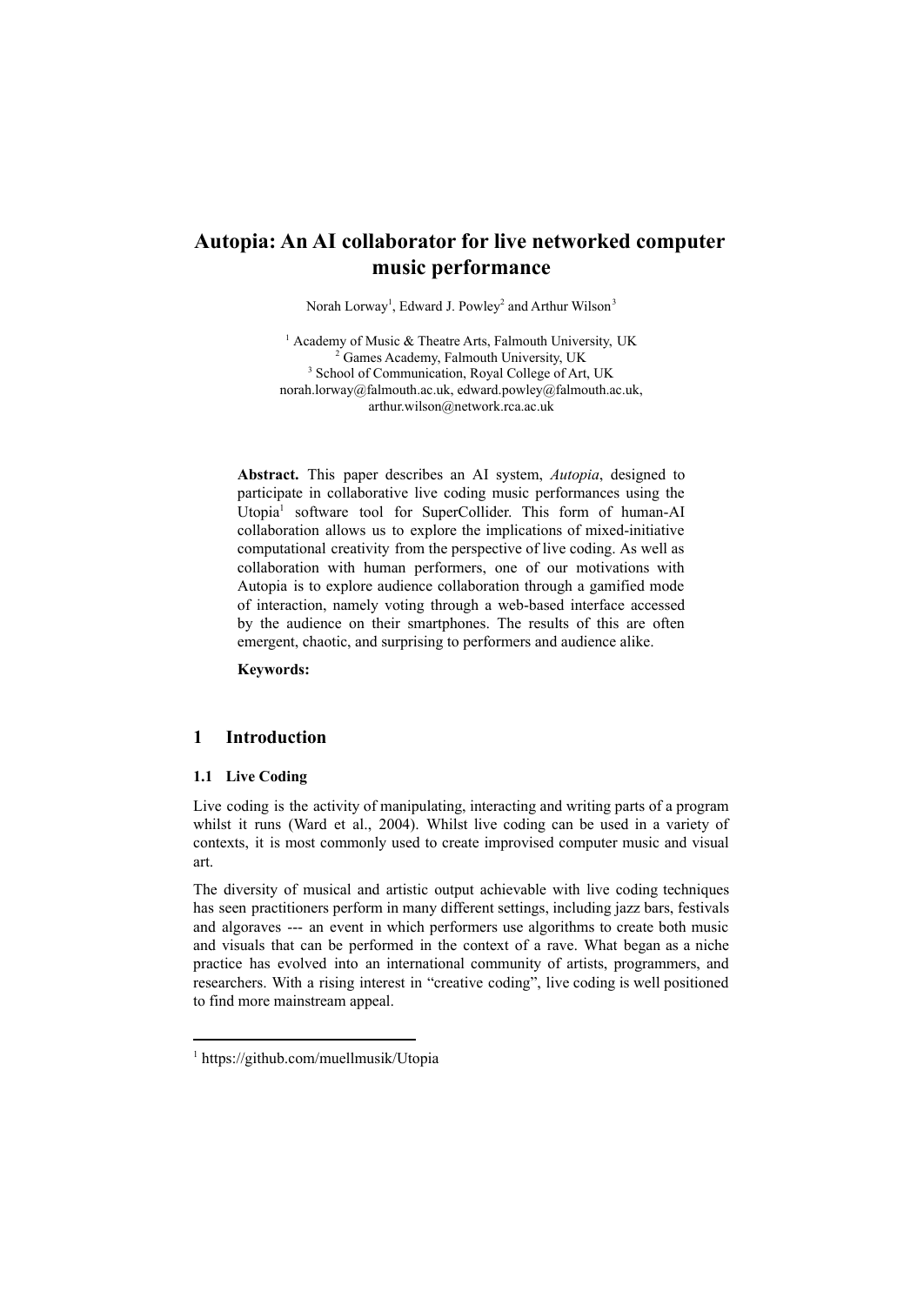At algoraves, the screen of each performer is publicly projected to create transparency between the performer and the audience. The Temporary Organisation for the Permanence of Live Algorithm Programming (TOPLAP) make it clear how important the publicity of the live coder's screen is in their manifesto draft: "Obscurantism is dangerous. Show us your screens" (TOPLAP, 2010).

A central concern when performing live electronic music is how to present "liveness" to the audience. The public screening of the performer's code at an algorave is often discussed in regards to this dynamic between the performer and audience, where the level of risk involved in the performance is made explicit. However, in the context of the system described in this paper, we are more concerned with the effect that this has on the performer themselves. Any performer at an algorave must be prepared to share their code publicly, which inherently encourages a mindset of collaboration and communal learning with live coders. Additionally, the system we describe here puts the audience in the loop: allowing for a type of real-time audience feedback mediated by technology.

#### **1.2 Collaborative Live Coding**

Collaborative live coding takes its roots from laptop orchestra/ensemble such as the Princeton Laptop Orchestra (PLOrk), an ensemble of computer based instruments formed at Princeton University (Trueman, 2007). The orchestra is a part of the music research community at the University and is concerned with investigating ways in which the computer can be integrated into conventional music making. PLOrk attempts to radically transform those ideals (Trueman, 2007). Each PLOrk meta instrument consists of a laptop, multi-channel hemispherical speaker and a variety of control devices such as game controllers, sensors amongst others (Trueman, 2007). The orchestra consists of 12-15 students and staff ranging from musicians, computer scientists, engineers and others and uses a combination of wireless networking and video in order to augment the role of the conductor (Trueman, 2007).

UK based live coding ensembles such as the Birmingham Ensemble for Electroacoustic Research (BEER) based at the University of Birmingham have taken influence from ensembles such as PLOrk, but differ in terms of the way they integrate communication and collaboration within the ensemble. The ensemble was formed in 2011 by Scott Wilson and Norah Lorway (Wilson et al., 2014) and began as an "exploration of the potential of networked music system" for structured improvisation (Wilson et al., 2014). The ensemble works primarily in the SuperCollider (SC) language<sup>2</sup> and the JITLib (Just in Time Library)<sup>3</sup> classes in SC for basic live coding functionality (Wilson et al., 2014). In terms of ensemble communication and coordination, BEER uses Utopia (Wilson et al 2013), a SuperCollider library for the creation of networked music application which builds on the Republic quark<sup>4</sup> and other such networked performance systems in SuperCollider. Networked collaboration in live coding was present from the inception of live coding where

<sup>2</sup> https://github.com/supercollider/supercollider

<sup>3</sup> http://doc.sccode.org/Overviews/JITLib.html

<sup>4</sup> https://github.com/supercollider-quarks/Republic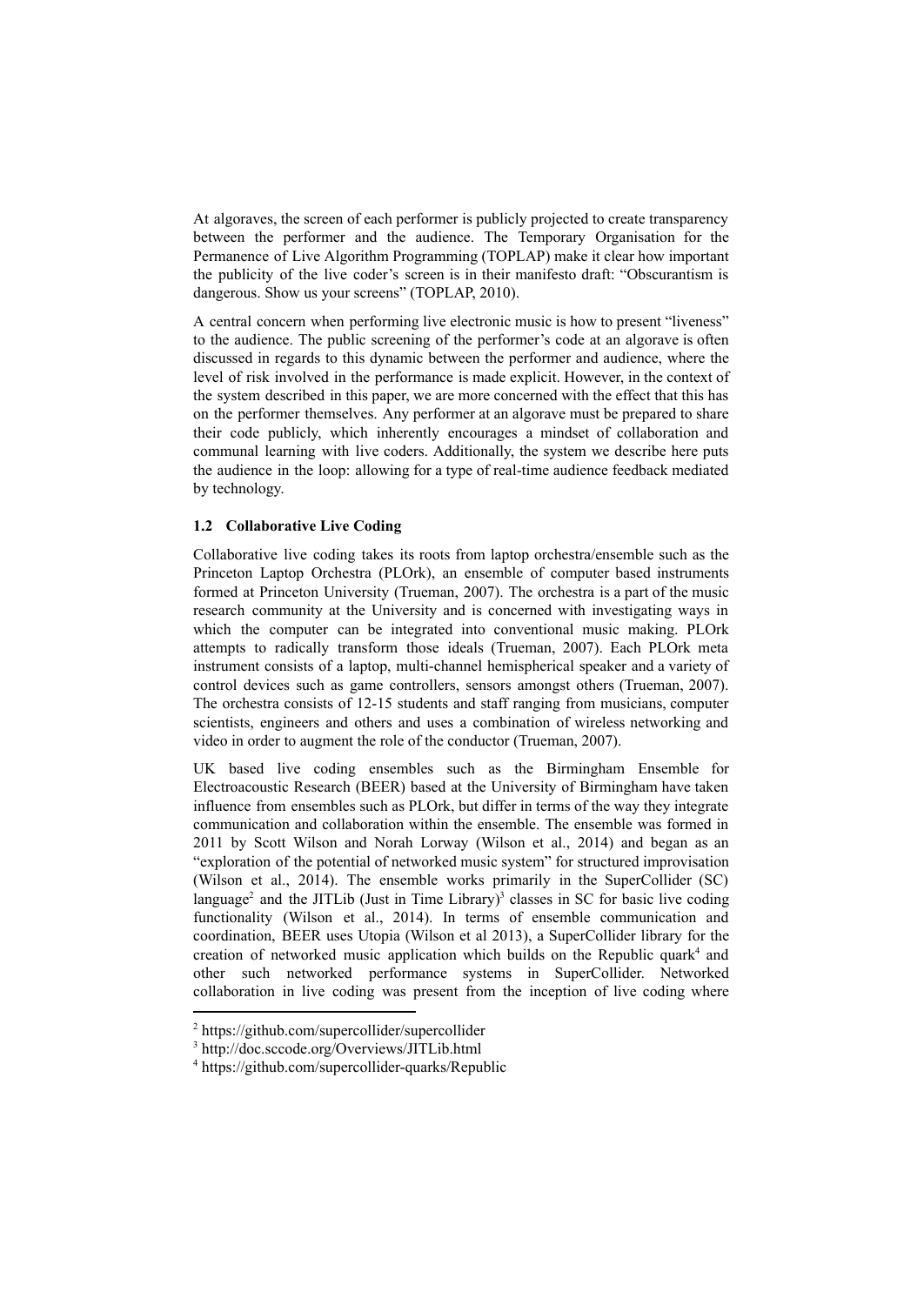multiple machines are clock-synchronized exchanging TCP/IP network messages (Collins et al., 2003). Utopia aims to provide a more modular approach to networked collaboration, featuring enhanced flexibility and security over other existing solutions. It also provides an efficient way to synchronize communication, code and data sharing over a local network. Unlike an ensemble such as PLOrk which uses a human conductor such as in a traditional orchestra, Utopia eliminates the need for this, allowing for a more streamlined shared approach, where performers collectively make musical decisions.

## **2 Motivation**

### **2.1 Computational Creativity**

Using an AI bot within the context of a networked live coding performance, is an idea that builds on a study undertaken by McLean and Wiggins (2010), regarding live coding towards Computational Creativity.

Computational Creativity can be described as the aim of "endowing machines with creative behaviours" (Pasquier et al., 2017), and systems designed to do so can be put to practical uses from simulating and automating existing human processes (creativity as it is), to discovering novel outcomes (creativity as it could be) (Pasquier et al., 2017), which could be valuable to the "scientific study of creativity" (Wiggins and Forth, 2018). In the context of this proposal, we are concerned with the latter.

The McLean and Wiggins (2010) study highlighted a view among live coding practitioners that the code resulting from their practice contains an element of the programmers style, and that "many feel they are not encoding a particular piece, but how to make pieces in their own particular manner" (McLean and Wiggins, 2010). This is a sentiment that is echoed by Wiggins and Forth (2018) in the following statement:

> *"In a manner akin to the extended-mind theory of consciousness (Clark and Chalmers, 1998), the live coder becomes attuned to thinking with and through the medium of code and musical abstractions, such that the software can be understood as becoming part of the live coder's cognition and creativity"* (Wiggins and Forth, 2018).

Through a process of "reflexive interaction" (Wiggins and Forth, 2018), the human performer(s) and artificial agent each influence the actions of the other. Entering into a "complex feedback loop" (Fiebrink and Caramiaux, 2018), the artificial agent becomes an "imperfect mirror" of the human performer(s) (Wiggins and Forth, 2018). We propose that through the analysis of the artificial agent's behaviours, we can extend our understanding of what constitutes "valuable" musical output, while challenging existing dogmatic approaches to live coding practice, and techniques relating to the chosen programming language (SuperCollider), where the formalisation and subsequent manipulation of syntax trees can provide new insight to the language's potential. Finally, it can provide insight into the nature of creativity in general, by analysing emergent behaviour from the bot.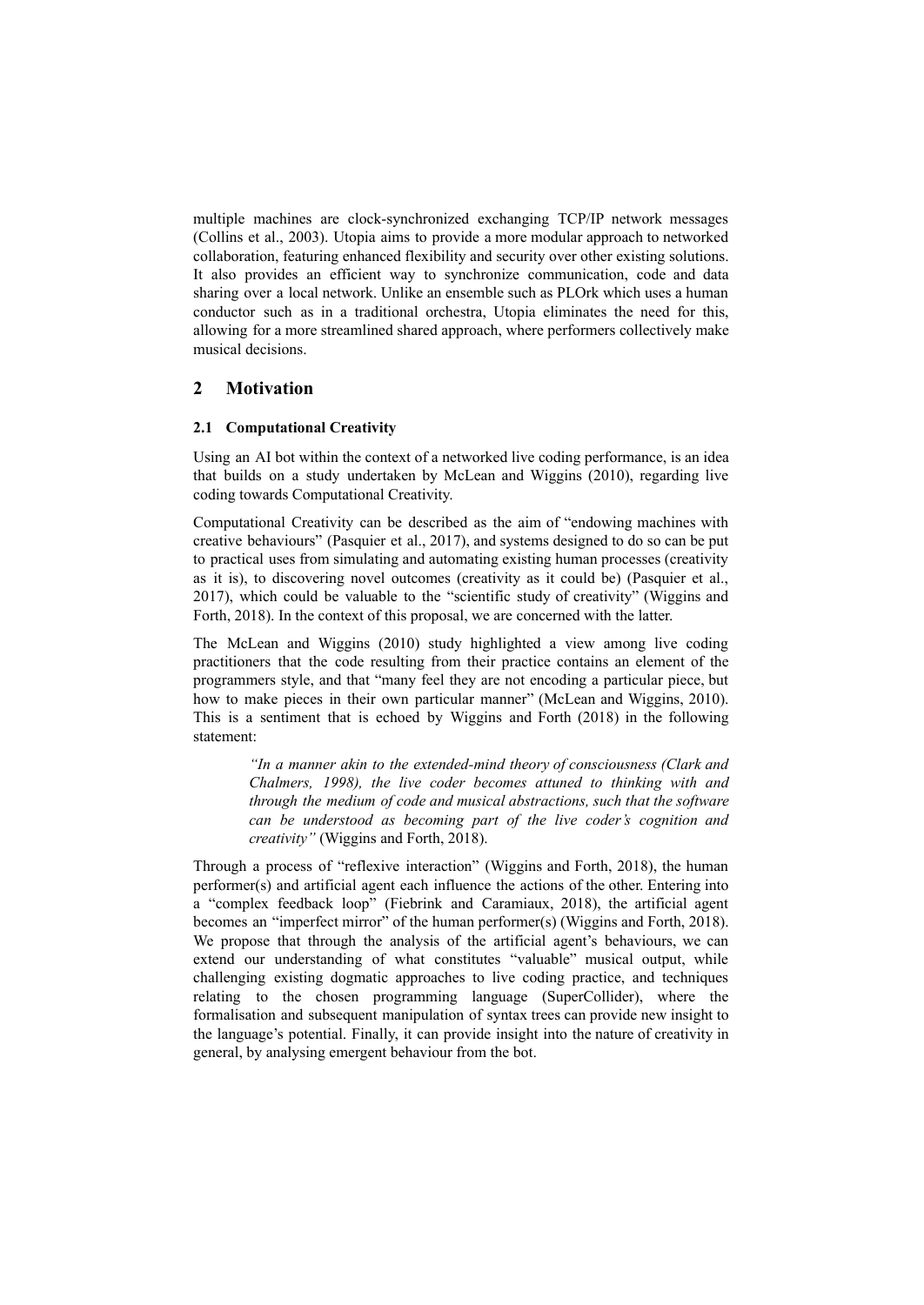With Autopia we are interested in bringing the audience into the feedback loop as well. In a sense this blurs the line between audience and performer, allowing the audience to actively participate in the performance rather than passively listening. We achieve this by making use of network-based music systems, such as those described by Matuszewiski et al (2019).

Ultimately, our motivation can be summarised in the following quote:

*"When the computer becomes a conversation partner, or a boat rocking us in unexpected directions, we may find that the technologies we build become more useful, more musical, more interesting than our original conceptions"* (Fiebrink and Caramiaux, 2018).

#### **2.2 Gamification**

There has been work on the use of gamification to facilitate creativity (Kalinauskas, 2014). This generally draws upon the idea of flow (Csikszentmihalyi, 2009) — the idea being that flow is important to creativity, and that including some game-like elements in a creative software or process can help to put users into this flow state. Taken further, this leads to the idea of casual creators (Compton and Mateas, 2015) creative tools whose interface is designed to promote a "playful, powerful, and pleasurable" user experience (unlike more traditional creative software where "powerful" would take precedence over the other two). Aiming for playfulness in this context can also promote curiosity and experimentation (Nelson et al., 2018).

Gamification has also been studied in the context of collective creativity (Skarzauskiene and Kalinauskas, 2014). There are obvious analogies between collaborating on creative tasks and playing a multiplayer game, and the ideas used in the latter to foster collaboration (or, in some cases, competition) may prove useful in the former. For instance, the Female Interface Research Ensemble (FIRE) based at the University of Birmingham, used Utopia and gamified collaborative approaches in their algorave performance during The New Interfaces for Musical Expression conference in 2014 in London, UK (Lorway et al., 2014). As another example, Nilson (2007) proposes a number of game-like exercises, many of them collaborative and/or competitive, to be used by live coders in a practice context.

We propose taking a gamified collaborative creative environment and adding a "bot" — an AI agent which interacts in the same way as a human would. Bots in multiplayer games are often used as sparring partners for offline practice matches, or to make up the numbers when not enough human players are available for a game, however the fact that the play style of bots is different to that of humans tends to change the dynamics of the game. We are interested in studying whether the same is true for a collaborative live coding performance — how does the introduction of one or more bot performers change the dynamics of the performance?

### **3 The Bot**

In our previous paper on Autopia (Lorway et al, 2019) we proposed a bot that participated in collaborative live coding performances in the same way as a human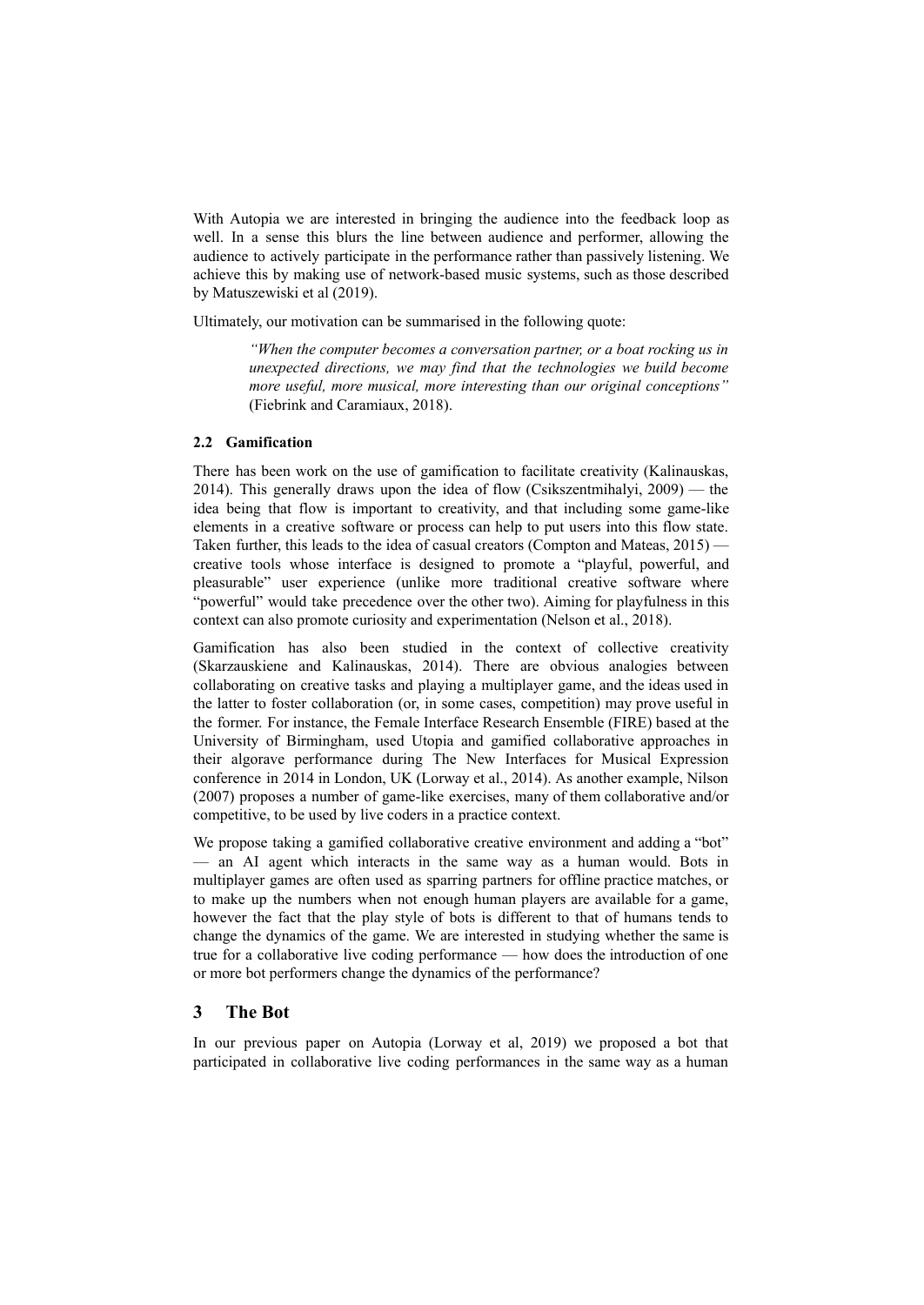performer. Such a system would incorporate two components: a chatbot interface to the Utopia chat, and a genetic programming system to generate SuperCollider code. The first of these remains as future work, however we now have a functioning prototype of the second part.

The bot implements the Template-Based Object-Oriented Genetic-Programming algorithm (Speakman, 2019) in C#, set to automatically construct SuperCollider code from a series of pre-defined templates. These templates are built using a genetic sequence, which is used to select the initial template, usually a single line of SuperCollider code which has been broken into its constituent parts, as strings. At present the templates were hand-coded into the system and are fixed at runtime, however future work may allow new templates to be extracted from other performers' code (shared over Utopia) whilst the system runs. The variables used in these templates are filled in as values read directly from the genetic algorithm or as variables created at an earlier point in the automatic construction of the code.

This occurs in 3 phases: an initialization phase, which generates a series of initial sine waves, a modification phase which alters those waves and an execution phase which plays the generated sounds. Each of these phases corresponds to its own library of templates. The generated code is then injected into the SuperCollider IDE by simulating keypresses, mimicking the appearance of a human live coder typing the code in (albeit at super-human speed). A simulated press of Shift+Enter then causes the generated code to be executed and produce sound.

Code can be generated in a batch and bred together, representing a generation. A call can be made which takes two agents (genetic sequences which may be used to generate SuperCollider code) and breed them together using a simple genetic crossover algorithm to produce a new, offspring agent. Using this technique, multiple generations of agents may be generated which can be used, with selection, to breed against a fitness function.

### **4 Audience Collaboration**

Any evolutionary computing approach requires a fitness evaluation function. In the current version of Autopia, the fitness evaluation comes directly from the audience. We set up a web server along with a wi-fi router to which the audience were invited to connect their smartphones. Upon connecting, the audience member is given a simple slider ranging from 0 to 100 and the instruction "Score what you're hearing" (Figure 1). On each generation of the evolutionary algorithm, each individual in the population is played for approximately 10 seconds. At the end of the 10 seconds, the slider values chosen by the audience are averaged and this value is taken as the fitness of that individual. Individuals ranked highly by the audience are more likely to be selected as parents for the next generation.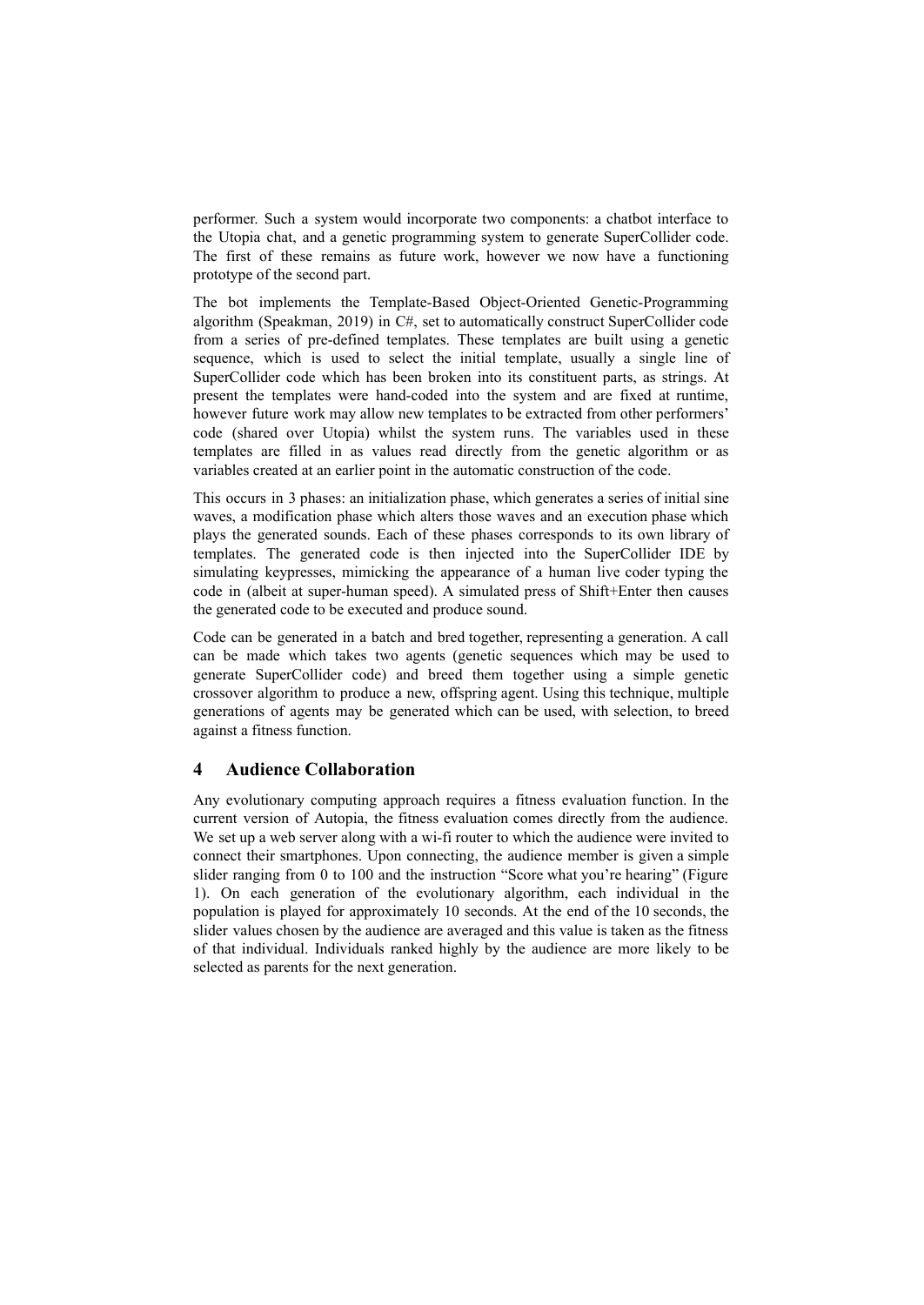



Figure 1. The web-based interface for audience participation.

Figure 2. A photograph from the debut performance of Autopia.

This voting system introduces an aspect of gamification to the system, with the audience participating as "players". A similar voting-based idea, but amongst performers, was previously tested in Republic. This allows participants to vote each other up and down, giving them feedback on their contributions (and for the bot, explicitly shifting the fitness evaluation towards the preferences of the other performers and the audience).

# **5 The Performance**

In June 2019 we tested Autopia in a performance at the Academy of Music and Theatre Arts, Falmouth University. The performance consisted of Autopia playing alone for around 1 hour with audience participation to shape the evolution of sound, at which point two live coding performers (two of the authors) joined the stage and performed alongside Autopia for around 30 minutes. Throughout the performance the Autopia interface was projected onto a large screen (Figure 2), showing the SuperCollider IDE, an oscilloscope of the output signal, the Utopia interface, and the logging output from the bot's evolutionary algorithm. A video excerpt from the performance is available online. 5

<sup>5</sup> https://vimeo.com/349044280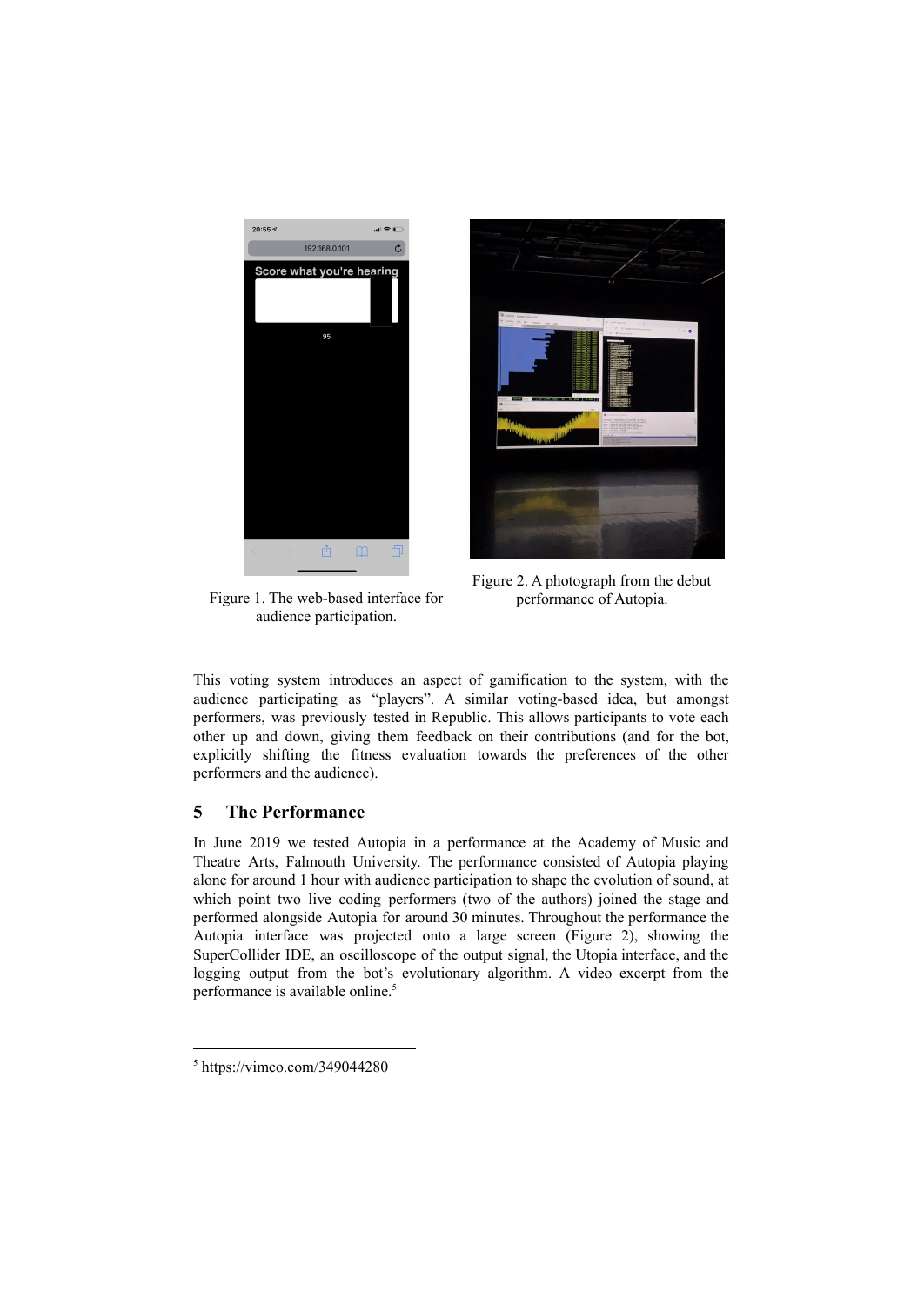In July 2020, we performed with Autopia in an online performance at the Network Music Festival<sup>6</sup> which was hosted online only due to the COVID-19 pandemic. The performance consisted of Autopia playing alone for 5 minutes with audience voting taking place online in real time. The authors/performers then joined Autopia for a performance of approximately 20 minutes using the voting web server. The resulting performance was in many ways a lot more immersive and engaging and received great feedback from the audience via the live stream chat. Many audience members enjoyed the novelty of an AI performer in a festival where the other performers were human, however the sounds that were generated by the AI, and particularly the sometimes unpredictable nature of what was heard, were also received positively. We hope to do another such performance even after the pandemic has ended.

# **6 Future Work**

As noted above, currently the GP system is based on hand-coded templates (lines of SuperCollider code which have been extracted and marked up with variable placeholders by hand). Whilst the system can already generate a wide variety of sounds, it is limited by the selection of templates coded in. The next step is to allow the system to expand its library of templates as it runs. When other (human) performers execute code and it is shared through Utopia, the GP system will add the code to its own population, to introduce variety to the gene pool and allow Autopia to build upon what the other performers are doing.

The fitness evaluation in the GP system currently comes from audience participation. This does have some limitations, namely that the speed of evolution is limited to the speed at which the population members can be played to the audience, and sometimes (especially early in the evolutionary process) the sounds may be silence, unpleasant noise or otherwise undesirable.

We propose to evaluate the fitness of individuals in the population through a basic machine listening process: individuals will be run through a second instance of SuperCollider, and the system will perform a frequency analysis (i.e. Fourier transform) on the resulting audio output. This will be compared to a frequency analysis of the audio output being produced by the other performers. The more similarity in frequency characteristics between the two, the higher the fitness. As a first step this should at least weed out those population members which produce undesirable results (such as silence or white noise), though clearly the refinement of the fitness measure is a fruitful line of future work. Collins (2006) suggests a number of more sophisticated machine listening approaches which may prove useful, and provides a JavaScript library<sup>7</sup> implementing several of these techniques.

From a performance point of view, there are also possibilities to be explored with allowing the human performer to interact with the voting aspect of the system, this itself becoming a mode of performance (Scurto and Chemla-Romeu-Santos, 2021).

<sup>6</sup> https://networkmusicfestival.org/

<sup>7</sup> https://github.com/sicklincoln/MMLL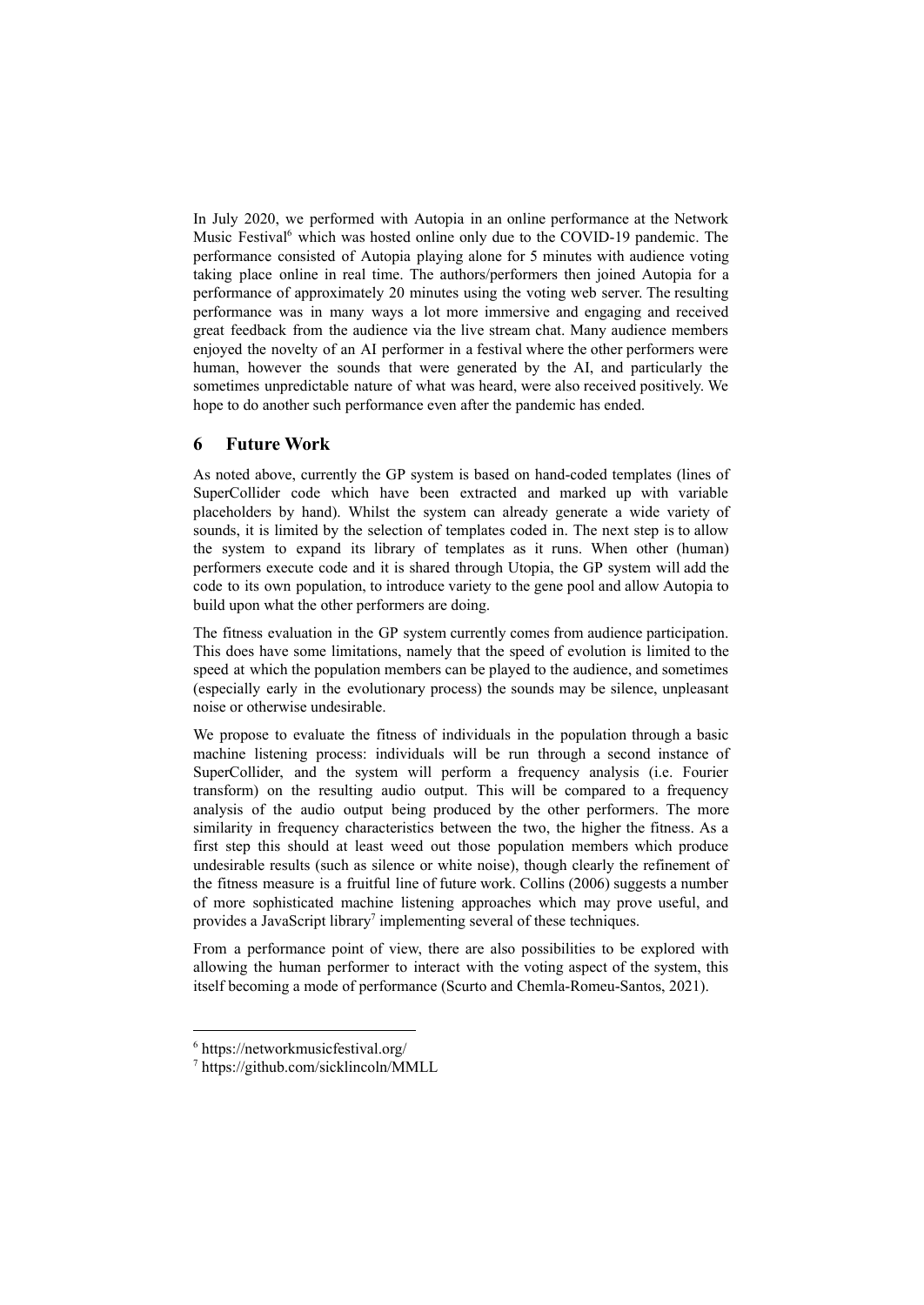# **7 Conclusions**

Using AI in the context of live coding is relatively new and unexplored. The idea of AI collaborators has been well explored in Computational Creativity, including in musical contexts, however the process used by the AI can sometimes be opaque to observers and is almost certainly quite different to the process used by human performers. By combining AI with live coding we hope to overcome this — humans and bots are participating at the same level and in the same way (i.e. by manipulating code) — bringing the human-AI ensemble closer to liveness. This also goes towards achieving the goal, set out by the Birmingham Laptop Ensemble (Booth and Gurevich) in their manifesto, of "integration, collaboration and the blurring of the distinctions between, composer-performer-collaborator in a democratic non-authoritarian ensemble" (BiLE).

The state of flow is clearly desirable in creative activities. The use of gamification can potentially be a powerful way of getting participants into this flow state, as well as the idea of voting borrowed from multiplayer games helping to facilitate the goals described above. The effect of introducing a bot performer on the human performers' flow state is less easy to predict — our hope is that the bot will act as a "conversation partner" (Fiebrink and Caramiaux, 2018) and thus provide inspiration during a performance.

### **References**

BiLE. BiLE manifesto. https://bilensemble.wordpress.com/manifesto/.

Graham Booth and Michael Gurevich. Proceeding from performance: An ethnograpy of the Birmingham Laptop Ensemble.

Andy Clark and David J. Chalmers. The extended mind. Analysis, 58:7–19, 1998.

Nick Collins. Towards Autonomous Agents for Live Computer Music: Realtime Machine Listening and Interactive Music Systems. PhD thesis, University of Cambridge, 2006.

Nick Collins, Alex McLean, Julian Rohrhuber, and Adrian Ward. Live coding in laptop performance. Org. Sound, 8(3):321–330, December 2003. ISSN 1355-7718. doi: 10. 1017/S135577180300030X. URL http://dx.doi.org/10.1017/S135577180300030X.

Kate Compton and Michael Mateas. Casual creators. In Proceedings of the 6th International Conference on Computational Creativity, pages 228–235, 2015.

Mihaly Csikszentmihalyi. Creativity: Flow and the Psychology of Discovery and Invention. Harper Perennial Modern Classics. HarperCollins e-books, 2009. ISBN 9780061844034. URL https://books.google.co.uk/ books?id=aci\ Ea4c6woC.

Rebecca Fiebrink and Baptiste Caramiaux. The machine learning algorithm as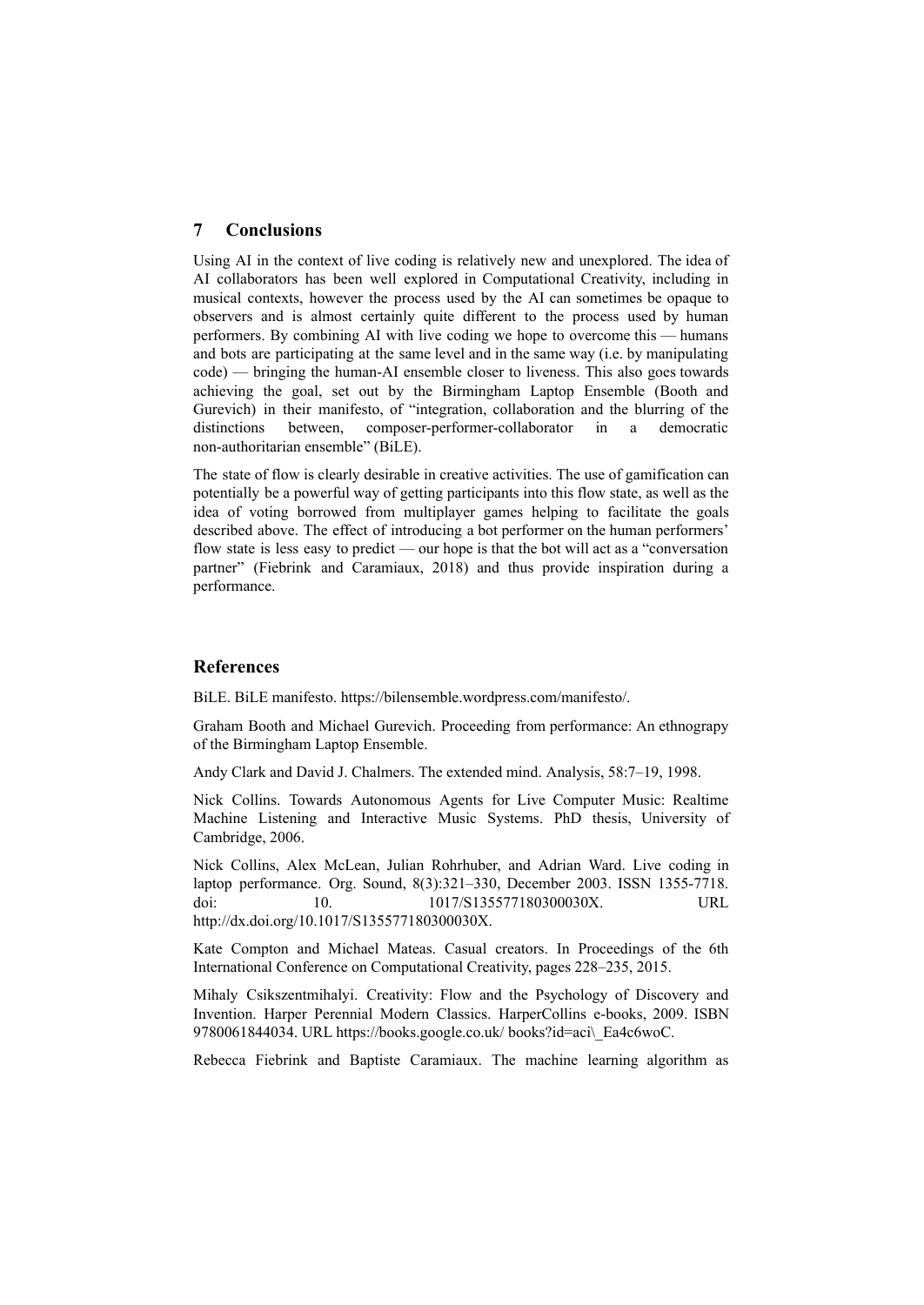creative musical tool. In Roger T. Dean and Alex McLean, editors, The Oxford Handbook of Algorithmic Music. Oxford University Press, 2018. doi: 10.1093/oxfordhb/9780190226992.013.19.

Marius Kalinauskas. Gamification in fostering creativity. Social Technologies, 4:62–75, 10 2014. doi: 10.13165/ ST-14-4-1-05.

John R. Koza. Genetic Programming: On the Programming of Computers by Means of Natural Selection. MIT Press, Cambridge, MA, USA, 1992. ISBN 0-262-11170-5.

Norah Lorway, Brenna Cantwell, and Edie Pearce. FIRENGINE: a new interface for gestural interaction in live laptop performances. In Proceedings of New Interfaces for Musical Expression (NIME), 2014.

Norah Lorway, Matthew Jarvis, Arthur Wilson, Edward J. Powley and John Speakman. Autopia: An AI Collaborator for Gamified Live Coding Music Performances. In Proceedings of the Society for the Study of Artificial Intelligence and Simulation of Behaviour (AISB), 2019.

Benjamin Matuszewski, Norbert Schnell, and Frederic Bevilacqua. (2019). Interaction topologies in mobile-based situated networked music systems. Wireless Communications and Mobile Computing, 2019.

Alex McLean and Geraint A. Wiggins. Live coding towards computational creativity. In Proceedings of the First International Conference on Computational Creativity, 2010.

Mark J. Nelson, Swen E. Gaudl, Simon Colton, and Sebastian Deterding. Curious users of casual creators. In Proceedings of FDG Workshop: Curiosity in Games, 2018.

Click Nilson. Live coding practice. In Proceedings of the 7th International Conference on New Interfaces for Musical Expression, NIME '07, pages 112–117, New York, NY, USA, 2007. ACM. doi: 10.1145/1279740.1279760. URL http://doi.acm.org/10.1145/1279740.1279760.

Philippe Pasquier, Arne Eigenfeldt, Oliver Bown, and Shlomo Dubnov. An introduction to musical metacreation. Comput. Entertain., 14(2):2:1–2:14, January 2017. ISSN 1544-3574. doi: 10.1145/2930672.

Hugo Scurto and Axel Chemla-Romeu-Santos. (2021). Machine learning for computer music multidisciplinary research: A practical case study. In Perception, Representations, Image, Sound, Music. 14th International Symposium, CMMR 2019, Marseille, France, October 14–18, 2019, Revised Selected Papers (Vol. 12631, pp. 665-680). Springer.

Aelita Skarzauskiene and Marius Kalinauskas. Fostering collective creativity through gamification. 10 2014.

John Speakman. Evolving Source Code: Object Oriented Genetic Programming in .NET Core. In Proceedings of the Society for the Study of Artificial Intelligence and Simulation of Behaviour (AISB), 2019.